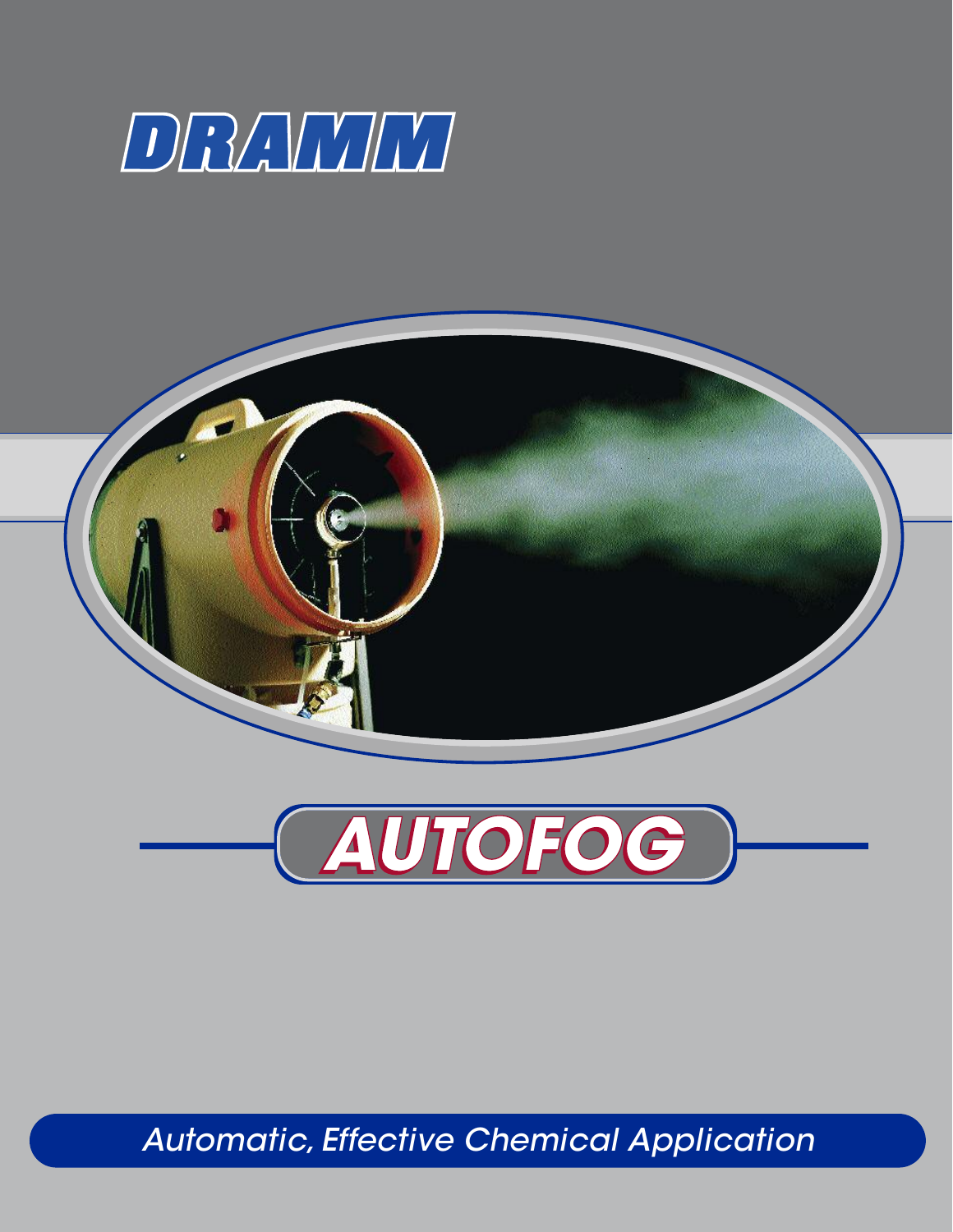### SLVH AUTOFOG



#### SLVH AUTOFOG™

- 120 Volts 60HZ
- Treats 12,000 square feet
- Treats 26,000 square feet with additional fans
- Fogger head separates from control & compressor carriage for portable use



- 240 Volts 60HZ, single phase
- Treats 30,000 square feet
- Treats 70,000 square feet with additional fans
- Fogger head separates from control & compressor carriage for portable use



## **LVH AUTOFOG**



#### DLVH AUTOFOG™

- Automatic Chemical Application
- Excellent Coverage of All Surfaces
- Eliminates Chemical Exposure
- Drastically Reduce Application Time
- Run–Off Totally Eliminated
- For Areas 70,000 sq ft or More

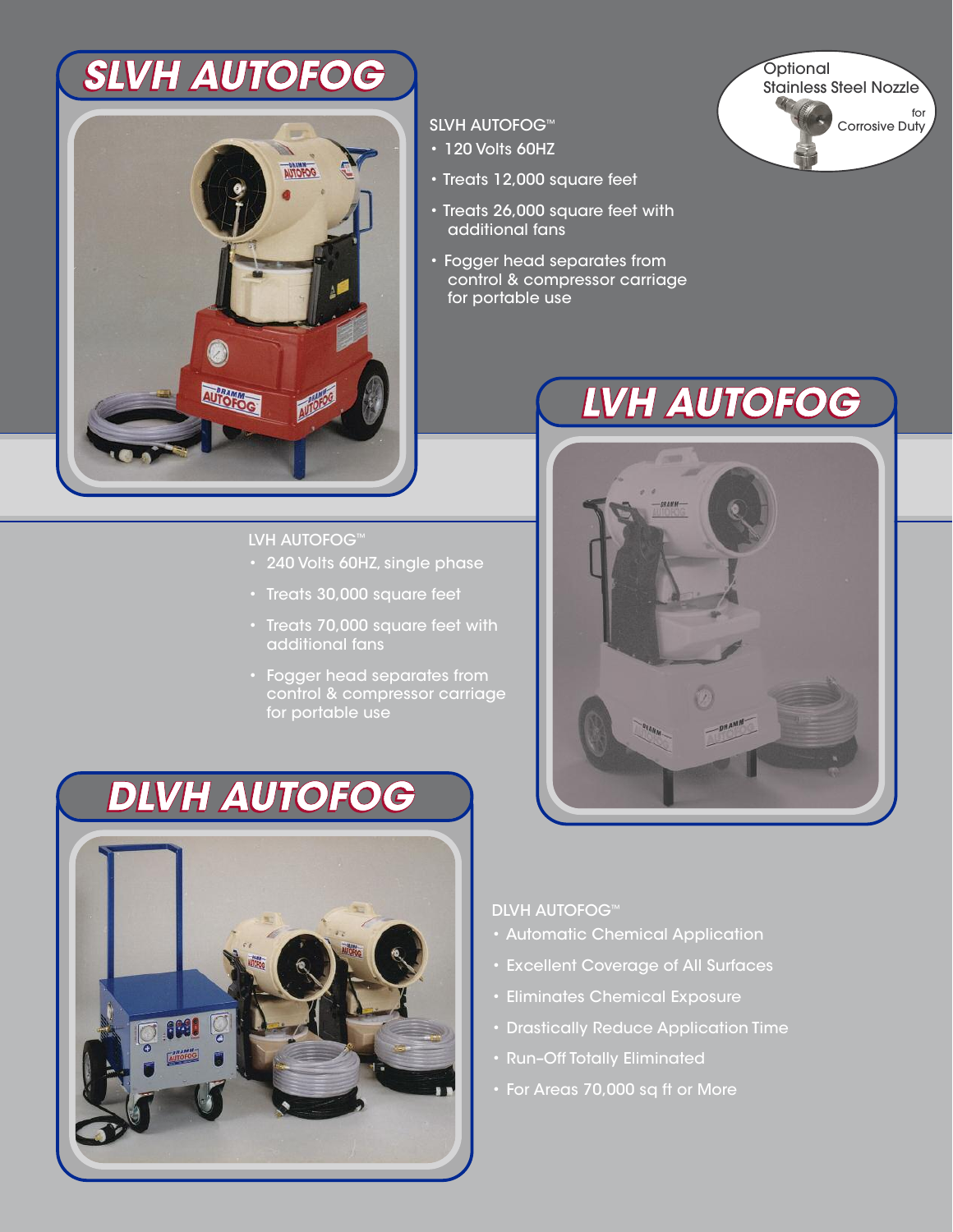### **Autofog Technical Data**

| <b>CATEGORY</b>                 | <b>SLVH 20A</b>                          | <b>LVH 20A</b>                           | <b>DLVH</b>                           |
|---------------------------------|------------------------------------------|------------------------------------------|---------------------------------------|
| Standard Coverage Area          | Up to 12,000 sqft                        | Up to 30,000 sqft                        | Upto 60 sqft                          |
| Coverage with HAF Fans:         | Up to 28,000 sqft                        | Up to 70,000 sqft                        | Up to 140,000 sqft                    |
| NazleType:                      | Air Atomizing                            | Air Atomizing                            | Air Atomizing                         |
| <b>Standard Control System:</b> | 2- 24 hr quartz Autostart timers         | 2- 24 hr quartz Autostart timers         | 3-24 hr quart Autostart timers        |
| Power:                          | 120 Vdt, 60hz single phase               | 240 Vdt, 60hz single phase               | 240 Vdt, 60hz single phase            |
| Chemical Tank Valume:           | 7 liters                                 | 14 liters                                | $2 - 14$ liter = 28 liters            |
| <b>Chemical Cultput Rate:</b>   | $45$ c $\alpha$ min                      | $55oc$ <i>m</i> in                       | $2 - 55$ cc/min = 110cc/min           |
| System Rated Load               | $11.1 \text{ cm}$                        | 8 amp                                    | $14.2$ amp                            |
| Compressor Horsepower:          | $3/4$ hp                                 | 1 <sub>hp</sub>                          | $2 - 1$ hp                            |
| Compressor Type:                | <b>Alless Capacitor Start, Brushless</b> | <b>Alless Capacitar Start, Brushless</b> | 2- Cilless Capacitar Start, Brushless |
| Compressor Cultput Rate:        | 2.43 CFM@ 21 PSI                         | 4.06 CFM@ 28.5 PSI                       | 4.06 CFM@ 28.5 PSI                    |
| Hose & Cord Length:             | 33 <sub>ft</sub>                         | $100$ ff                                 | $2 - 100$ ff                          |
| Dimensions:                     | 18.25" wide                              | 18.25" wide                              | $23''$ wide                           |
| Shipping Weight:                | $156$ lbs.                               | $187$ lbs.                               | $300$ lbs.                            |

# **AUTOFOG**

### **Dramm Autofog**

The Dramm Autofog<sup>™</sup> is an air assisted, micro particle generator for applying chemicals in enclosed areas. Using the Ultra Low Volume principle, the Autofog<sup>™</sup> creates billions of tiny particles  $(5\mu$  average diameter) which completely fill the entire treatment area and evenly cover all surfaces. These particles are delivered to the plant, insect, or surface by the air current created by the Autofog's fan, ensuring even coverage throughout the greenhouse. Because of their extremely small size, these particles eliminate costly run off, unsightly residues and damaging burn.

 The Dramm Autofog™ can treat between 12,000 and 70,000 sq ft automatically, without an operator, saving in labor

costs and health risks. Simply move the Autofog™ to the desired location, mix your chemical, set your timers and leave. The Autofog<sup>™</sup> will start automatically at the time you desire, pre–circulate the air, apply the chemical and shut itself off. After the appropriate REI has passed, ventilate the greenhouse and remove the machine.

 The Autofog™ uses a surgical, oilless compressor to protect against leakage of machine oil into the treatment area. The chemical tank has a conical centerpiece in the bottom of the tank.

 The special design prevents the chemical, especially wettable powders, from accumulating in the center of the tank while agitation is taking place. This ensures homogeneous solution at all times. All components of the Autofog<sup>™</sup> are made from corrosion resistant material, ensuring a long, reliable life. Clean up is easy and maintenance is simple.

 The Dramm Autofog™ comes complete with Graduated Cylinder for accurate chemical measurement and nozzle calibration, compressor assembly and fogger head, and is ready to use. The manual describes its operation and the principles involved. The machine is backed by a 6 month warranty on parts and labor.

Automatic Application of Insecticides, Fungicides, and Disinfectants